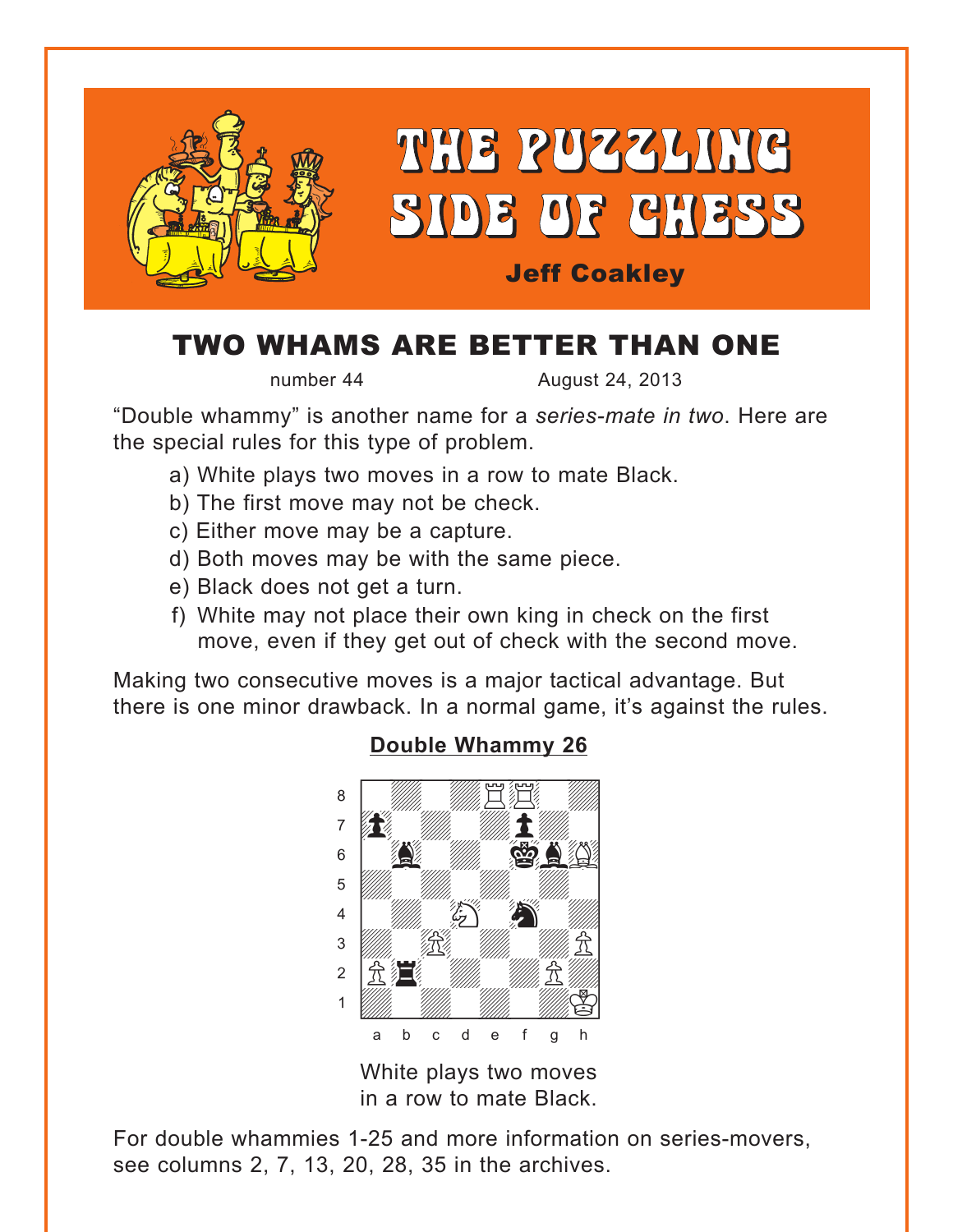<span id="page-1-0"></span>The first five puzzles are *quintuplets*. There is only a single difference from one diagram to the next. They are not too difficult, but they might be fun. If you're looking for an immediate challenge, then skip ahead to the multi-whams at the end of the column.



**[Double Whammy 27](#page-5-0)**

White plays two moves in a row to mate Black.



*The battered king was about to experience the dreaded "double rook hammer".*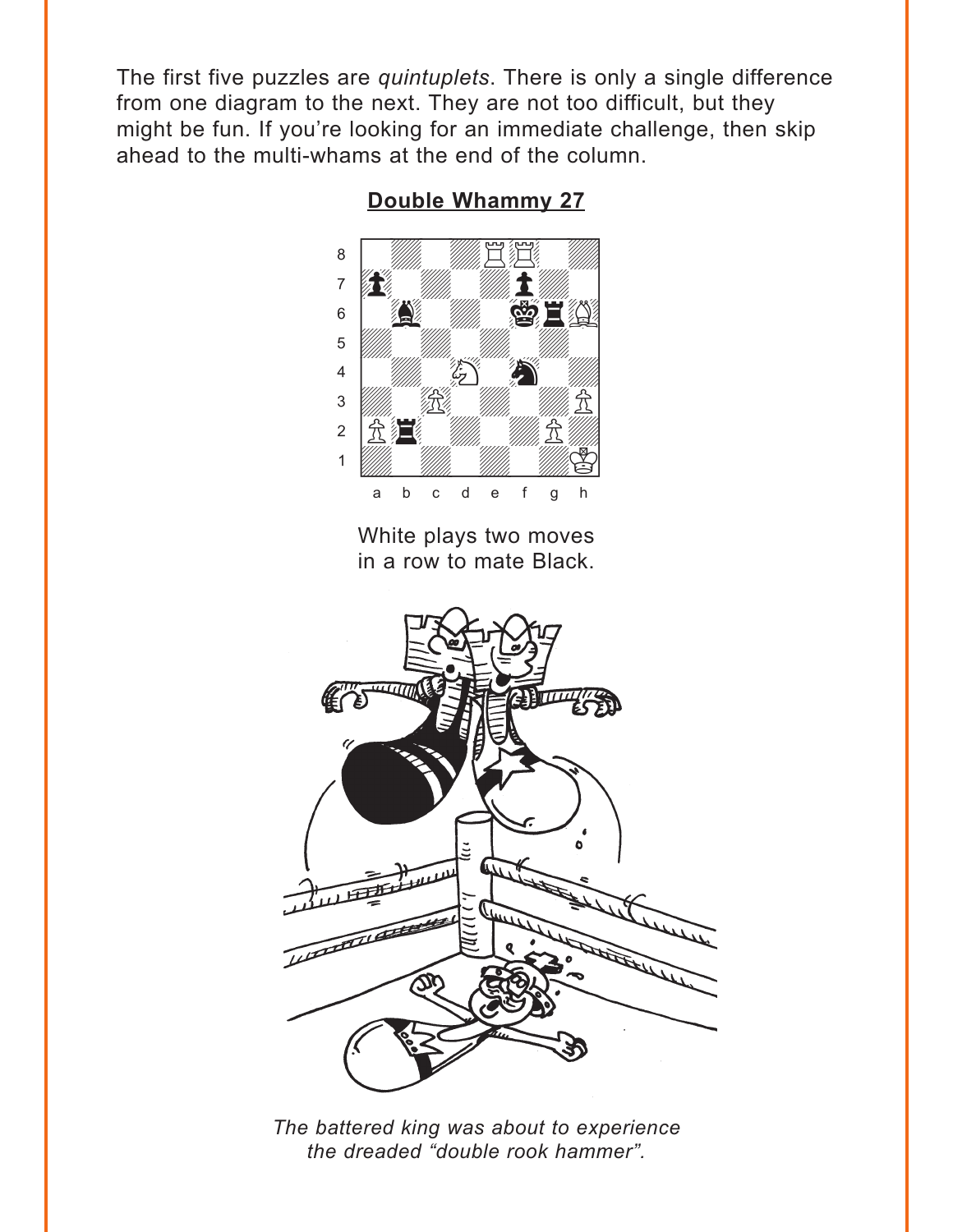<span id="page-2-0"></span>

White plays two moves in a row to mate Black.

Another way to pose this kind of puzzle is "Find a white move that threatens mate in one. Then imagine that Black skips their turn."



**[Double Whammy 29](#page-6-0)**

White plays two moves in a row to mate Black.

*The Puzzling Side of Chess* is brought to you by the good folks at ChessCafe.com. If you like the website, why not make your next chess purchase from their online *Shop*!? Wide selection, excellent prices, great service. Check it out.

[*No longer in business as of June 2015.*]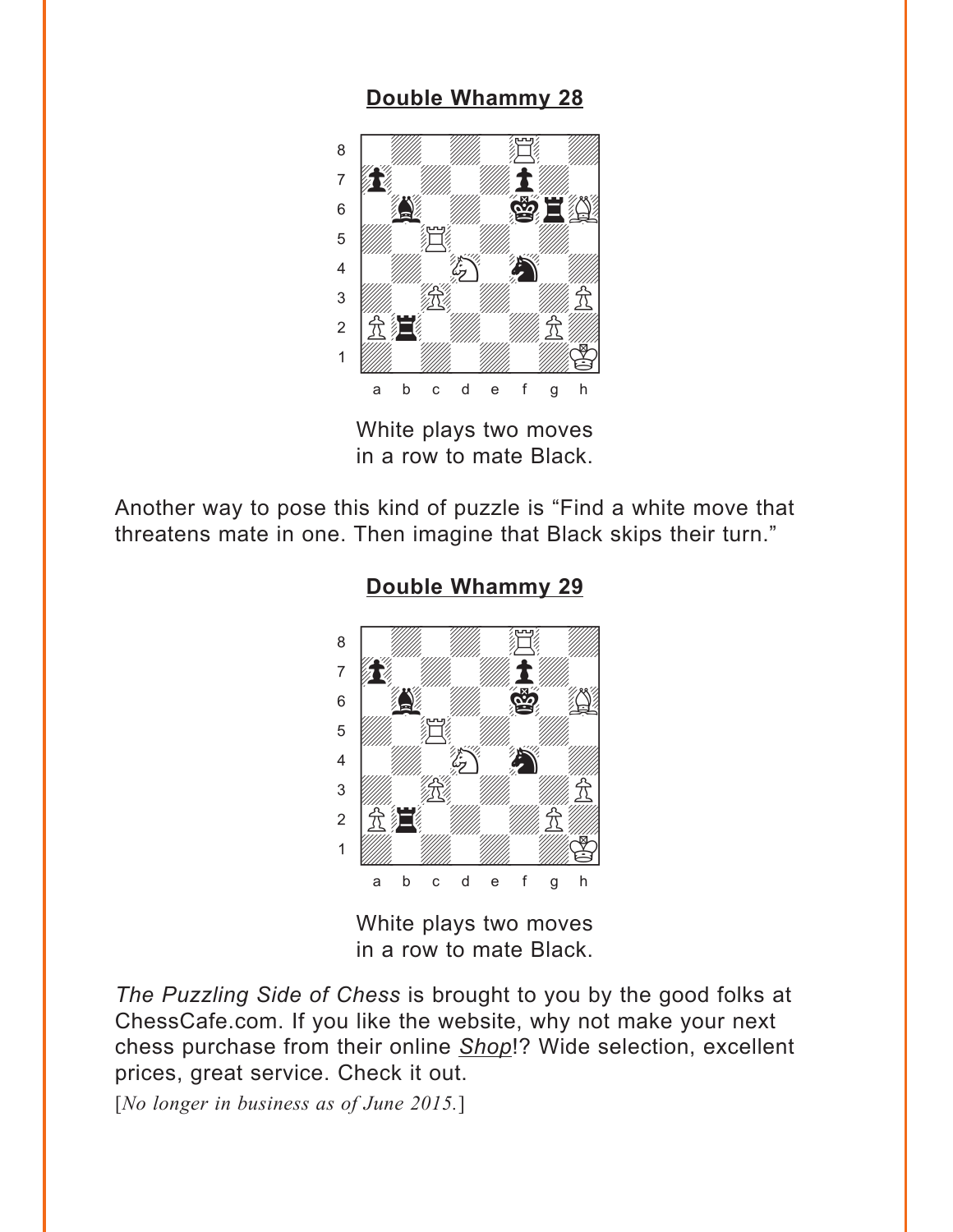<span id="page-3-0"></span>

White plays two moves in a row to mate Black.

Six whammies are better than five. Here's one more.

# where  $\frac{1}{2}$  and  $\frac{1}{2}$  and  $\frac{1}{2}$  and  $\frac{1}{2}$ a ya *mai wa* wakazi wa 1972, wakazi wa 1972, wakazi wa 1972, wakazi wa 1972, wakazi wa 1972, wakati wa 1972, wa àdwdwdwdw]  $\begin{bmatrix} 6 & 1 \end{bmatrix}$  with  $\begin{bmatrix} 1 & 1 \end{bmatrix}$  with  $\begin{bmatrix} 1 & 1 \end{bmatrix}$  $\overline{\mathcal{L}}$  $\begin{picture}(45,17) \put(0,0){\line(1,0){155}} \put(15,0){\line(1,0){155}} \put(15,0){\line(1,0){155}} \put(15,0){\line(1,0){155}} \put(15,0){\line(1,0){155}} \put(15,0){\line(1,0){155}} \put(15,0){\line(1,0){155}} \put(15,0){\line(1,0){155}} \put(15,0){\line(1,0){155}} \put(15,0){\line(1,0){155}} \put(15,0){\line(1,0){155}} \$  $\frac{1}{\sqrt{2}}$  $\sim$  2  $\sim$  400  $\sim$  5. 1 *Udwarddwrd William William Corporation Corporation Corporation Corporation Corporation Corporation Corporation* a b c d e f g h

**[Double Whammy 31](#page-7-0)**

White plays two moves in a row to mate Black.

Most series-mates are longer than two moves. This column concludes with a pair of "multi-whams".

The first is by New York composer George P. Sphicas (1947- ), a leading specialist in series-movers.

As in double whammies, only the final move may be check.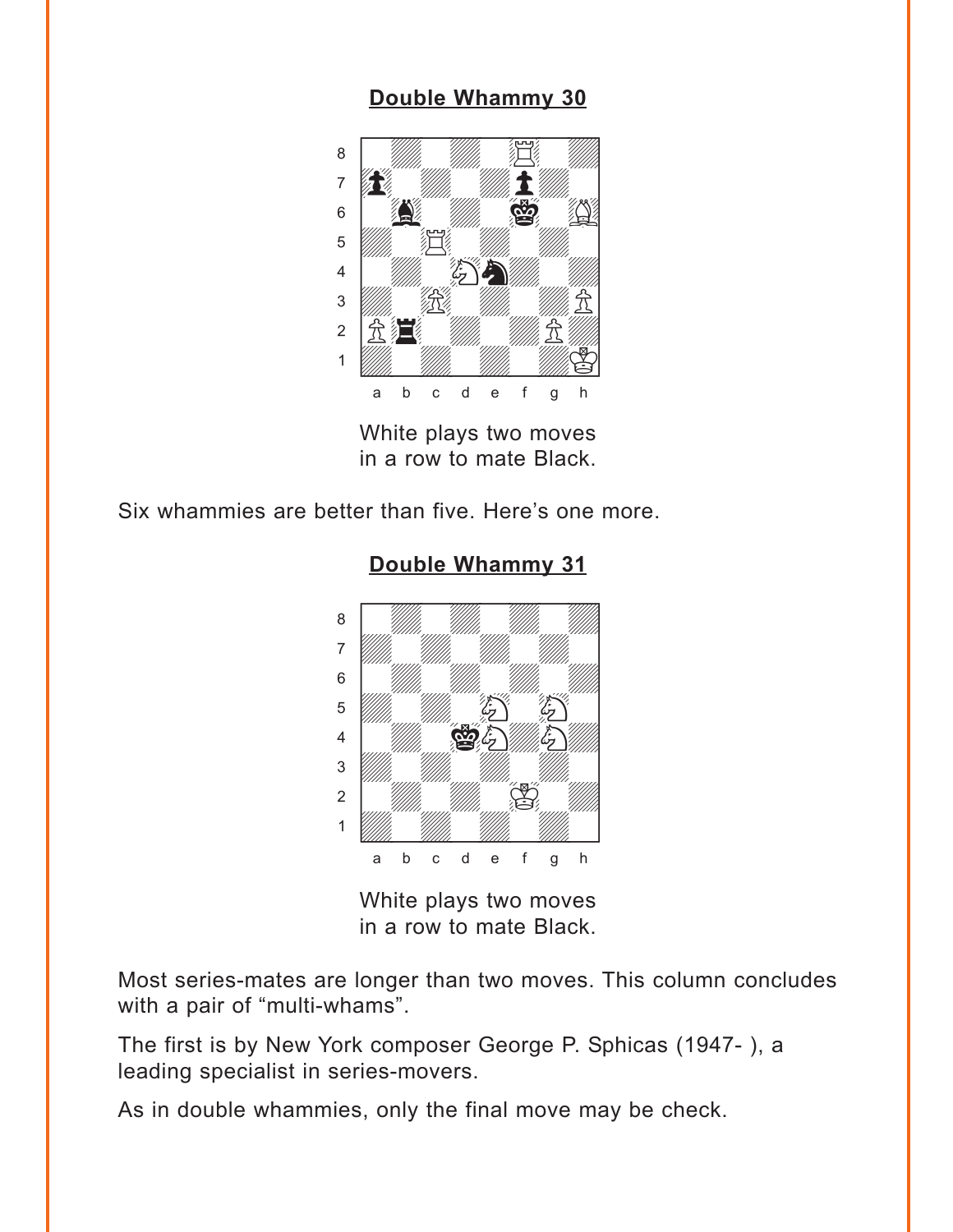### **[Multi-Wham 08](#page-8-0)**

<span id="page-4-0"></span>

Series-mate in 7

White plays seven moves in a row to mate Black. The first six moves may not be check.

The final problem is a nineteen-mover. Seeing ahead that far is never easy. But it is not as hard as it looks if you figure out what needs to be accomplished each step along the way.



### **[Multi-Wham 09](#page-9-0)**

Series-mate in 19

White plays nineteen moves in a row to mate Black.The first eighteen moves may not be check.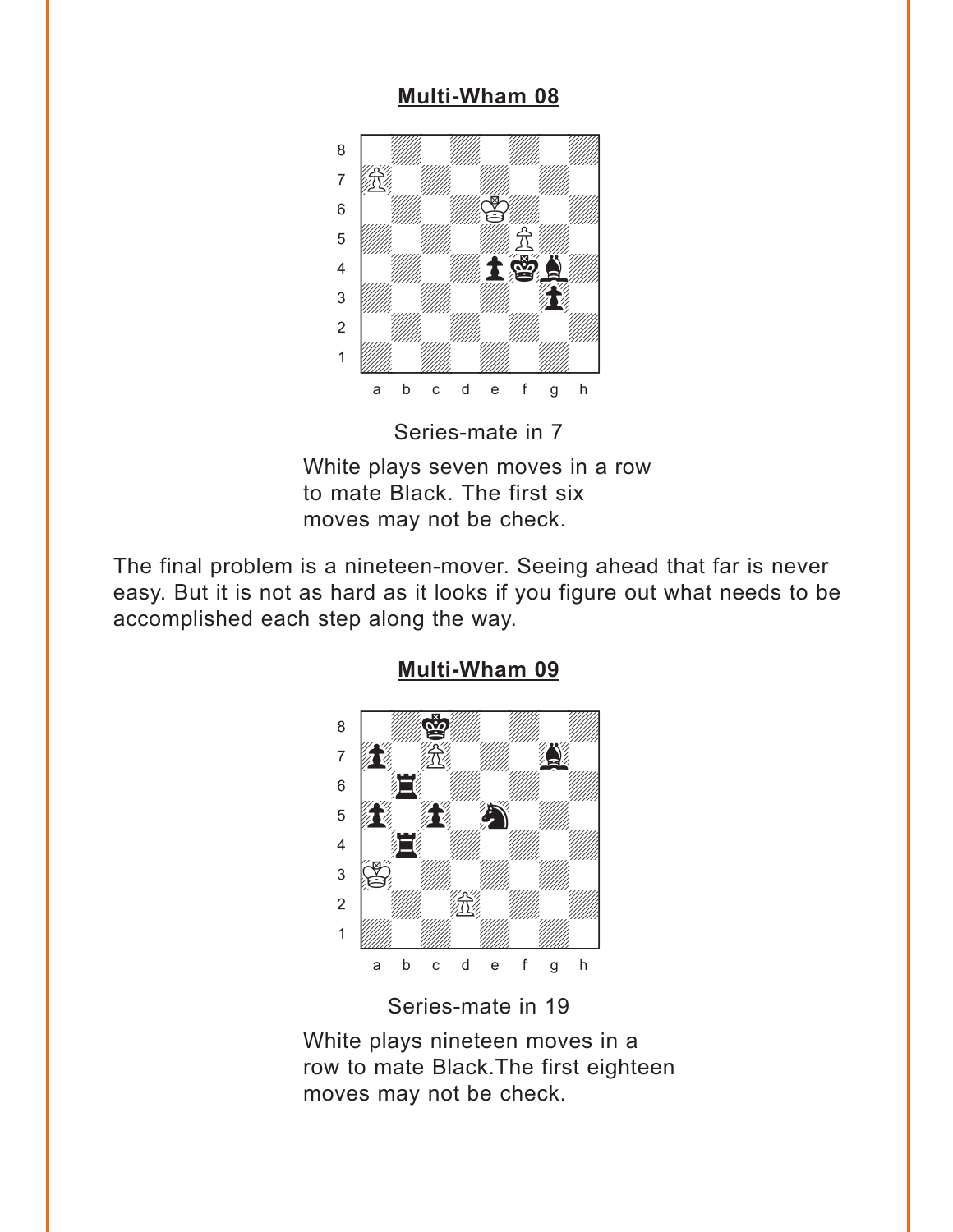# <span id="page-5-0"></span>**SOLUTIONS**

All double whammies by J. Coakley, *ChessCafe.com* (2013).

*PDF hyperlinks*. You can advance to the solution of any puzzle by clicking on the underlined title above the diagram. To return to the puzzle, click on the title above the solution diagram.



## **[Double Whammy 26](#page-0-0)**

1. g4 2. g5#

A two-move *bayonet*.

# **[Double Whammy 27](#page-1-0)**



A reminder for players who are new to double whammies. The first white move may not be check. For example, 1.Rxf7+ 2.Ree7# is not a valid solution.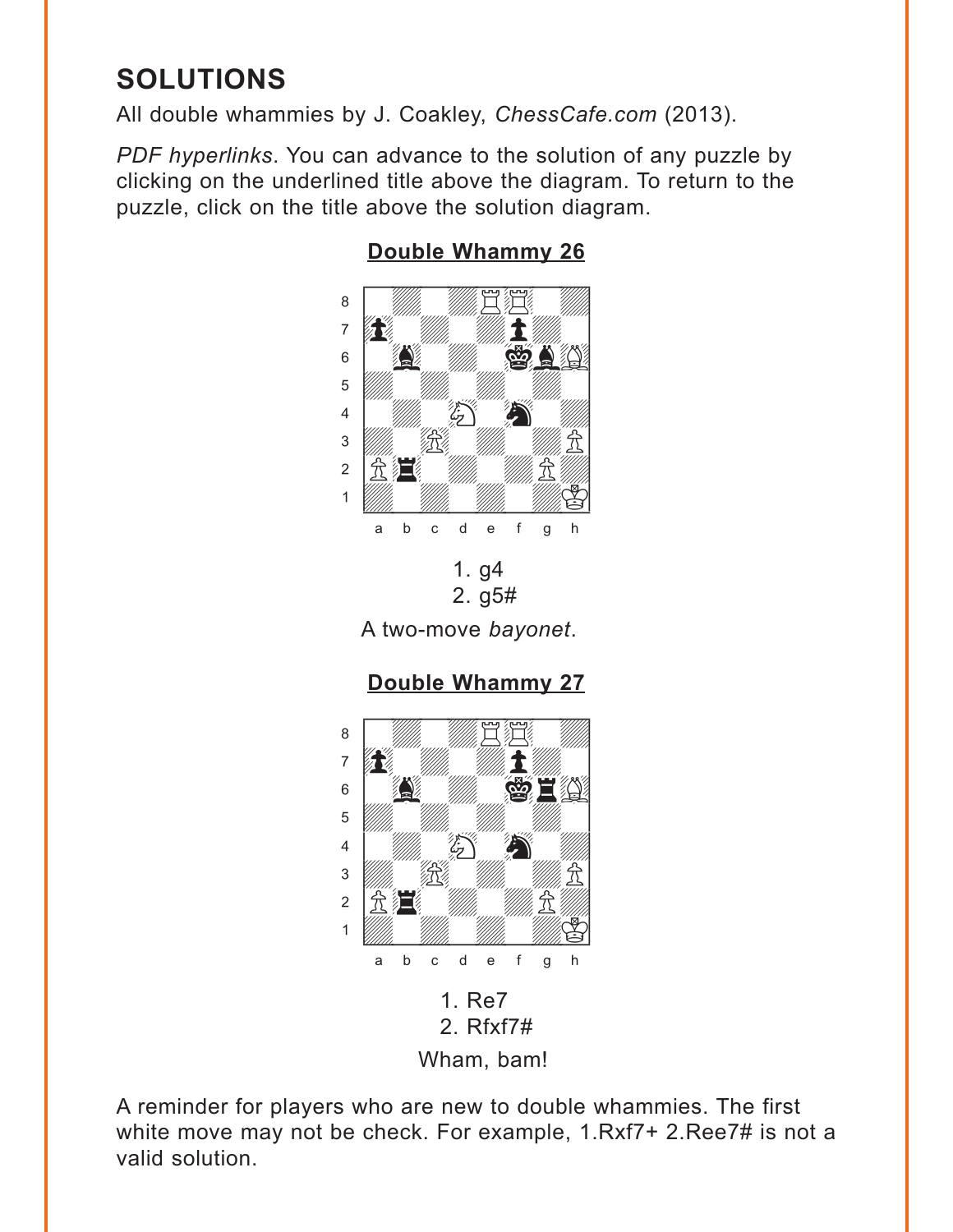<span id="page-6-0"></span>

1. Re8 Attacking the e7 square. 2. Rf5#

# **[Double Whammy 29](#page-2-0)**



1. Rg8 Covering g6 and g7. 2. Bg5#

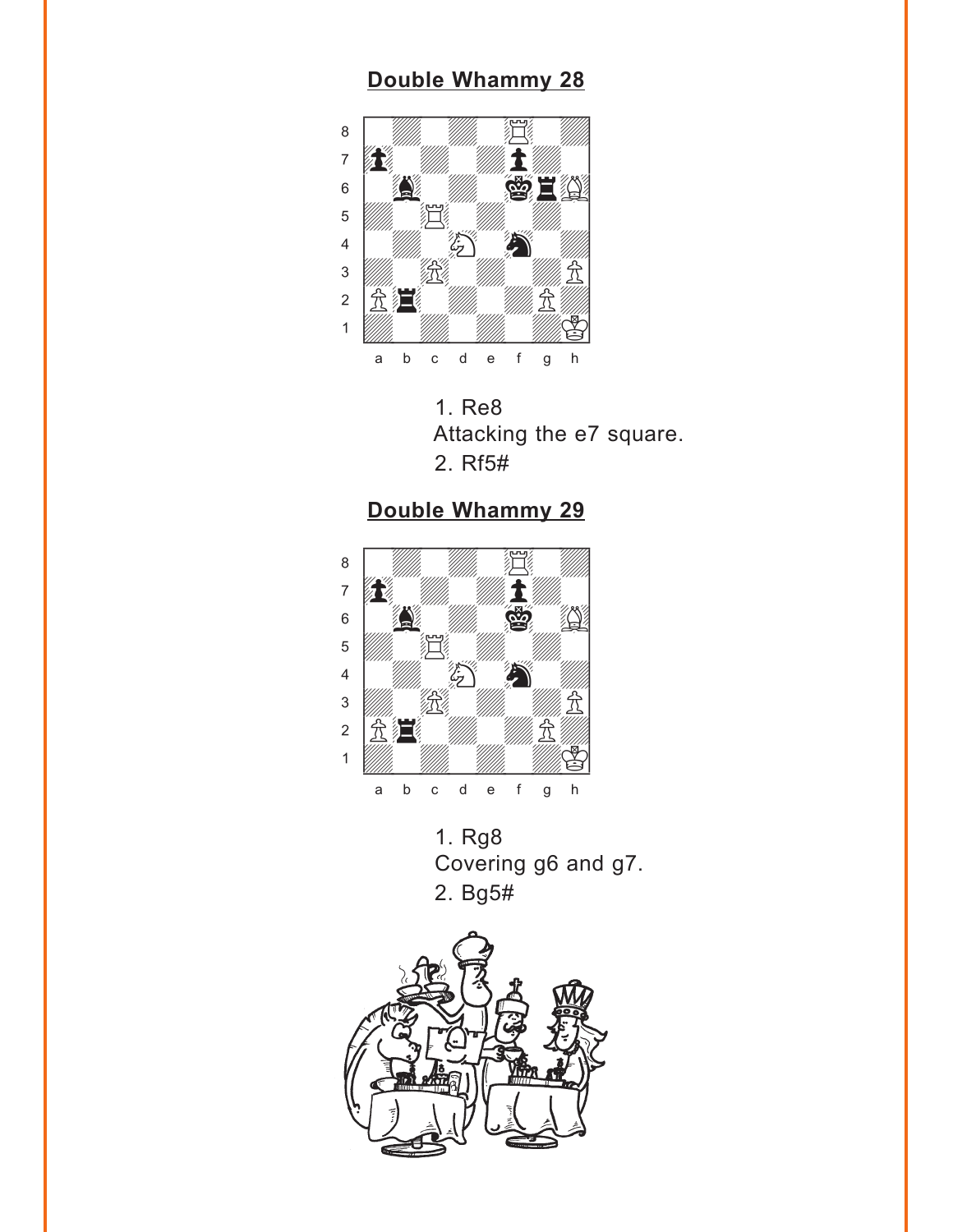<span id="page-7-0"></span>

Exploiting the pinned pawn on f7.

**[Double Whammy 31](#page-3-0)**



### 1. Ngf6

Unguarding the knight on e5, overprotecting the knight on e4, and attacking d5.

2. Ngf3#

Reguarding the knight on e5 and checking the king.

Is it just me, or is calculating with four knights at the same time inherently confusing?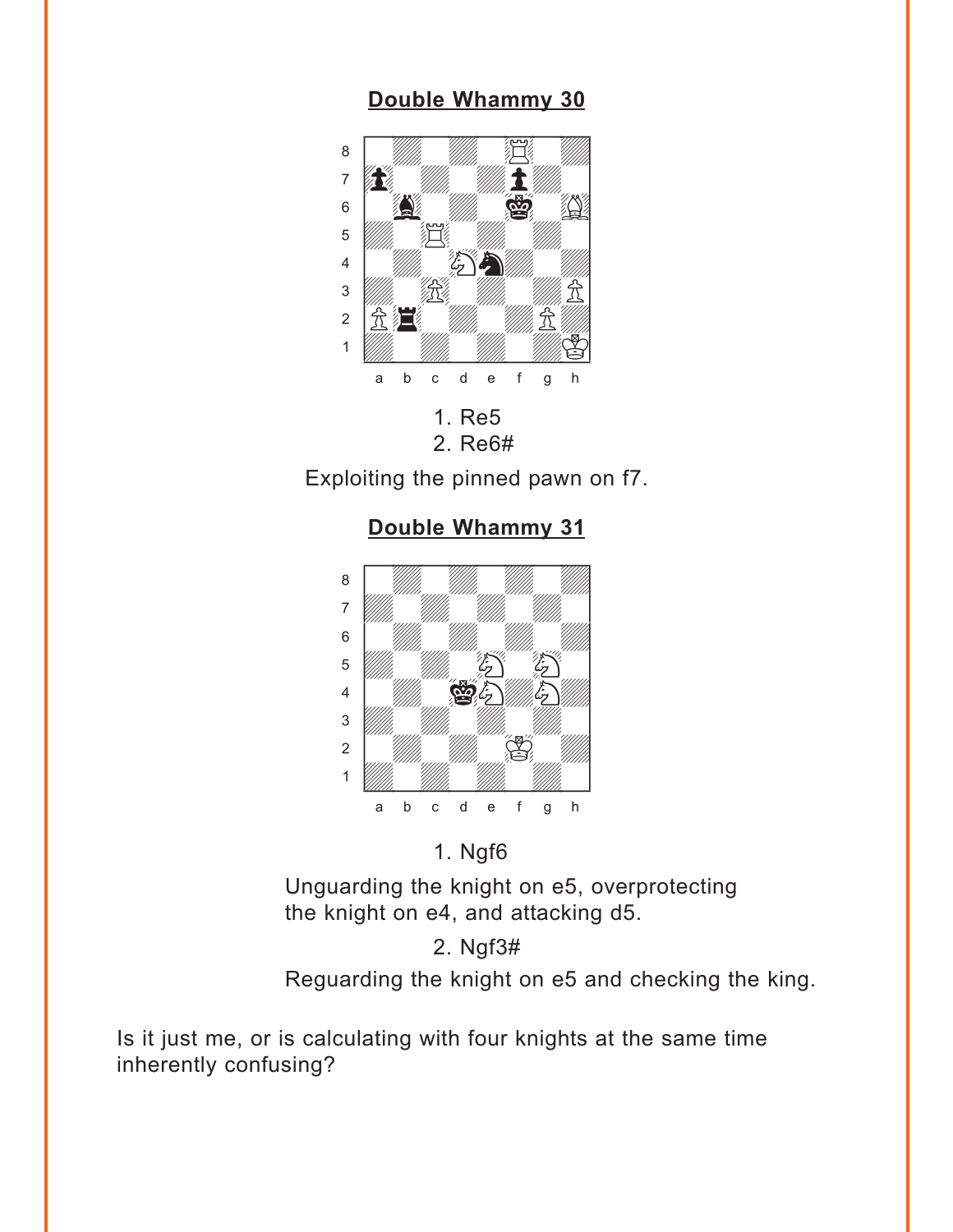<span id="page-8-0"></span>**[Multi-wham 08](#page-4-0)** series-mate in 7 George P. Sphicas 1994 *Ideal-Mate Review 52*



- 1. a8=B Promoting to a queen or a rook mates in eight; to a knight in ten.
- 2. Bxe4
- 3. Kd5
- 4. f6
- 5. f7
- 6. f8=B
- 7. Bh6# The power of *two bishops*.



For multi-whams 1-7, see columns 2, 7, 13, 20, 28, 35.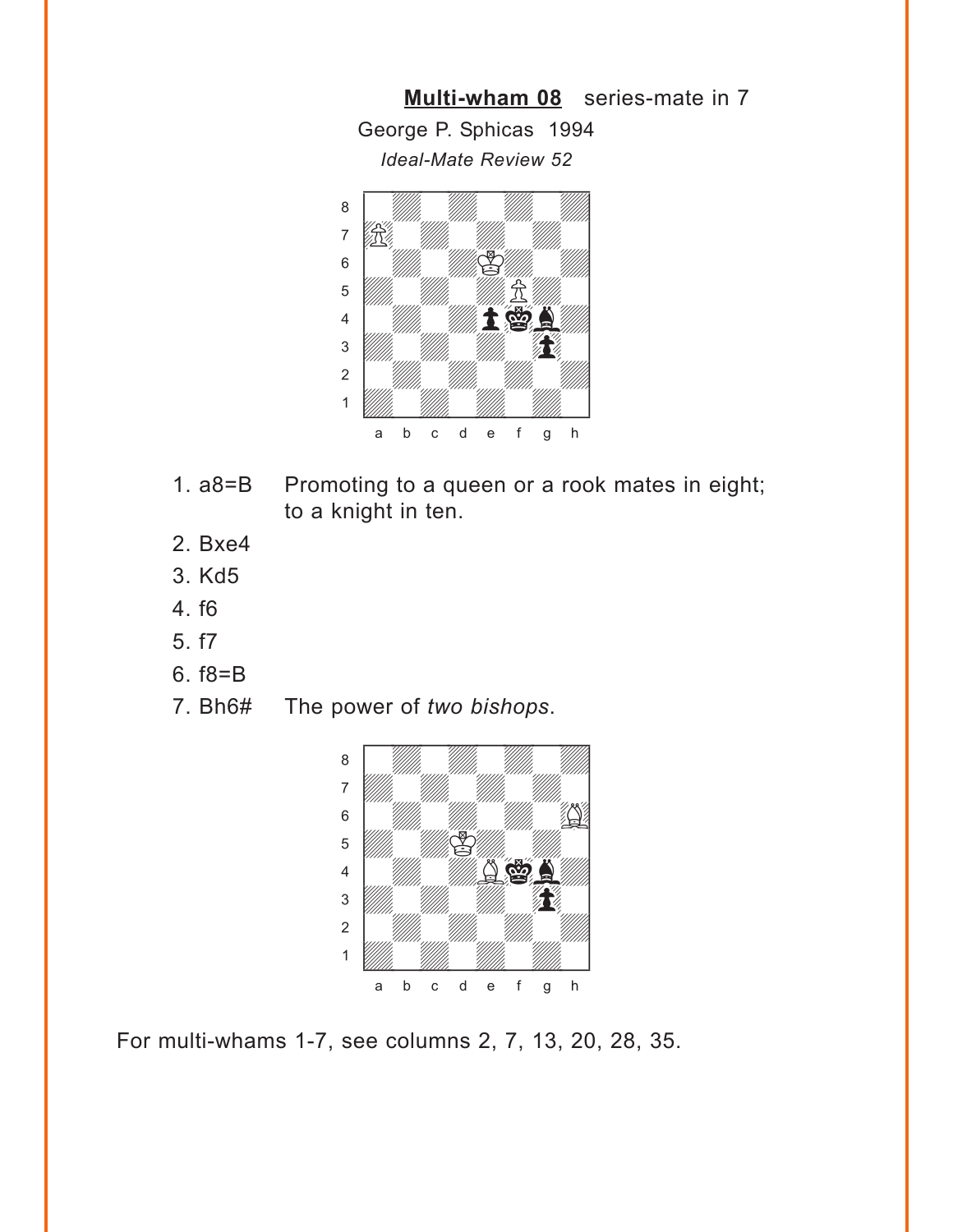<span id="page-9-0"></span>



- 1. d4
- 2. dxc5 After 2.dxe5?, there is no way to mate "series-style".
- 3. cxb6
- 4. bxa7
- 5. a8=B An easy choice. A queen or a rook checks, and a knight can only leave the corner with check.
- 6. Bd5
- 7. Bb3 The bishop constructs the first of three bridges.



- 8. Kb2 The king begins a long circuitous journey.
- 9. Kc3
- 10. Bc4 Bridge two.
- 11. Kd4 The king needs to capture the pawn on a5.
- 12. Kc5
- 13. Bb5 Bridge three.